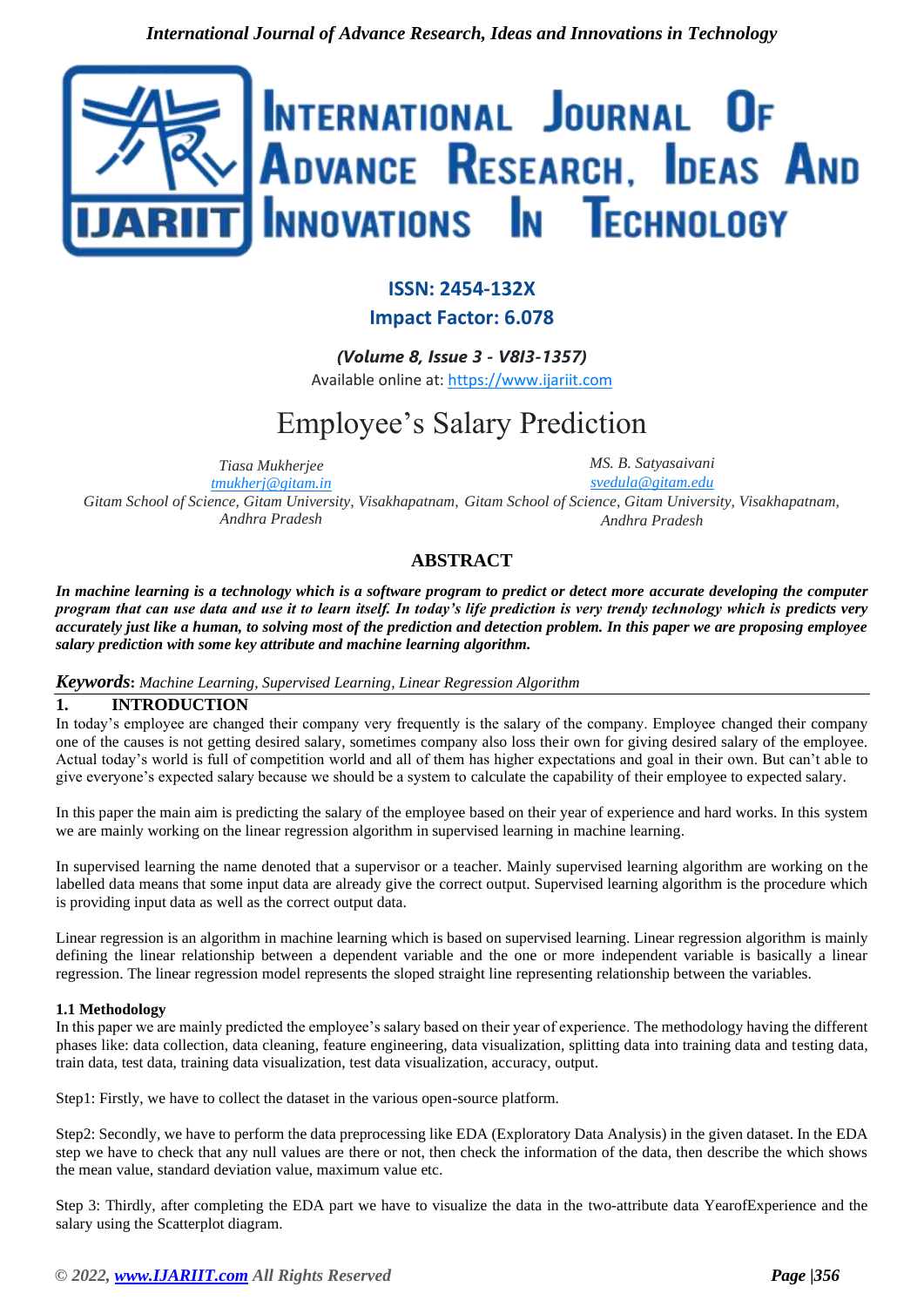#### *International Journal of Advance Research, Ideas and Innovations in Technology*



**Fig: data visualization**

Step 4: Fourthly, we have to preparing the data, divide the data into the dependent and independent variable. Then split the data into training data and test data.

Step 5: After splitting the data perform the linearRegression model with by default parameters and trained LinearRegression model with training data. And test the data then visualize the predicted data and actual data. Then calculate the difference between the actual salary value and predicted value.

Step 6: After that we have to visualize the training data, and draw the best fit line and plot all the training points of the training data and see the bias.



**Fig: Training data visualization**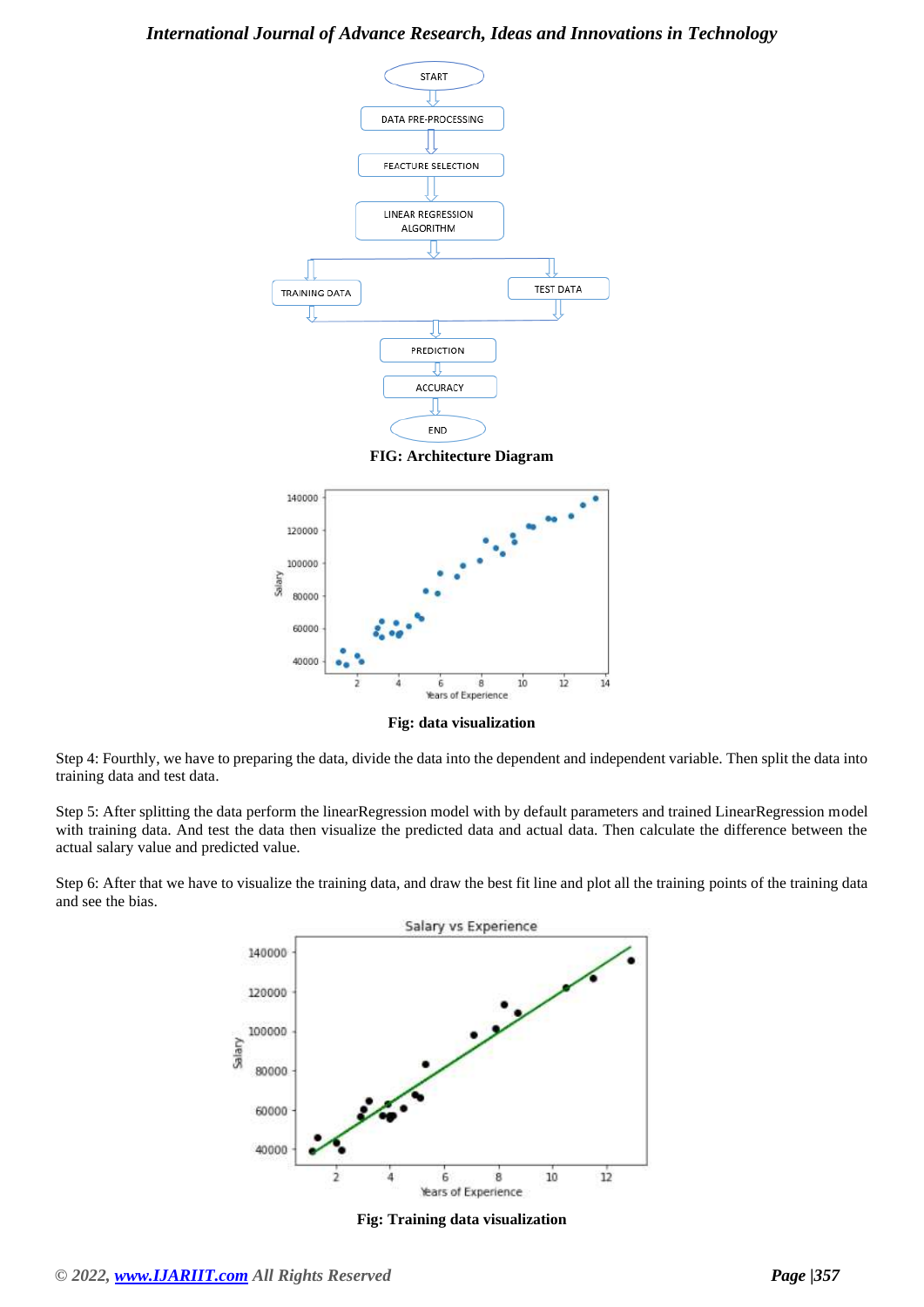Step 7: Visualize the test data, draw the best fit line and plotting the testing points of the test data and set bias.



**Fig: Test data visualization**

Step 8: In this step we have to calculate the accuracy of the model. This model accuracy is 97%. After that we have to check that my prediction is properly working or not.

#### **2. LITERATURE REVIEW**

In this paper [1], model is build using a regression model with the dependent variable means the salary and the other independent variable and in the same problem can be modeled in classification from the category of a given dataset.

In this paper [2], A salary prediction method based on data mining techniques is discussed in this paper. Using the Electronic copy available at: https://ssrn.com/abstract=3866758 graduated student results, a 10-fold cross-validation experiment was carried out. The result shows that, compared to KNN and Naive Bayes, the decision tree (J48) provides the best result.

In this paper [3], proposed prediction model using Decision tree technique with seven features. Moreover, the result of the system is not only a predicted salary, but also the 3-highest salary of the graduated students which share common attributes to the users. To test the system's efficiency, they set up an experiment by using 13,541 records of actual graduated student data. The total result in accuracy is 41.39%.

In this paper [4]," Salary Predictor System for Thailand Labour Workforce using Deep Learning" - used Deep learning techniques to construct a model which predicts the monthly salary of job seekers in Thailand solving a regression problem which is a numerical outcome is effective. We used five-month personal profile data from well-known job search website for the analysis. As a result, Deep learning model has strong performance whether accuracy or process time by RMSE 0.774 x 104 and only 17 seconds for runtime.

In this paper [5], they evaluate the importance of the features that can be used to forecast wages, after examining key aspects of the job market. Results suggest that these attributes contribute substantially to the final compensation perceived by workers, such as experience, work security, or certain job positions.

In this paper [6], Author developed such that there are initial feature vectors combined with log-based feature reduction. 1. A negated meaning is indicated by this semantic feature. 2. Quantification that is universal. 3. trigram of a part of speech 4. A noun phrase that starts with a pronoun and ends with a punctuation character.

#### **3.CONCLUSION**

Employee salary prediction using machine learning process helps us to predict the employee's salary based on there year of experiences and there are many algorithms to predict this. Some of the algorithms are SVM, Logistic Regression and KNN. But even though we have many algorithms correct prediction is necessary to detect the employee's salary so that necessary precautions can be taken by the individual and incorrect prediction might leads to consequences for the individual.

So, in order to predict correctly the particular algorithm needs to be accurate and hence we can have a better performance on predicting the result. Linear regression is one of the algorithms with good accuracy of 97% and can be a good algorithm that would be able to predict employee's salary more effectively than other algorithms. This can be better shown by importing the dataset and calculating its accuracy score and even plots are drawn for better visualization of the data.

#### **4.ACKNOWLEDGEMENT**

First and foremost, I would like to thank the Almighty who always showers his blessing and gives me opportunity to do all good work, without his will it would not have been possible. I sincerely thank the Department of Computer Science for providing me good platform and necessary facilities.

I express my gratitude to Prof. M. Saratchandra Babu, our respected principal for the facilities provided by him throughout the course.